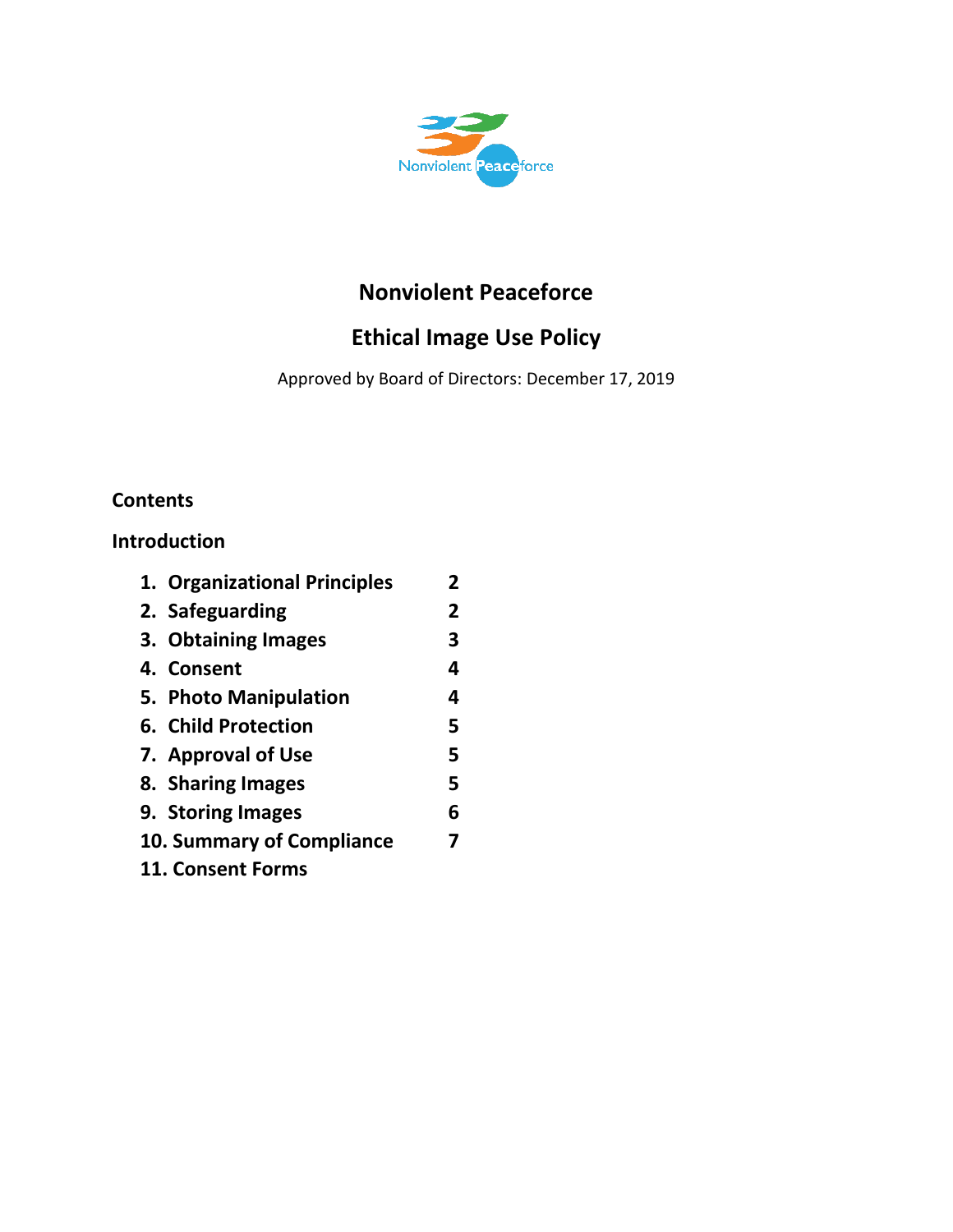## **Introduction**

The mission of Nonviolent Peaceforce (NP) is **to protect civilians in violent conflicts through unarmed strategies. We build peace side by side with local communities. We advocate for the wider adoption of these approaches to safeguard human lives and dignity.**

Images can help people understand the protection needs of civilians living in situations of violent conflict, the places where NP works. Photos can also help people understand how building relationships with community members can be an effective approach for increasing civilian safety and saving lives.

NP protection officers live and work in local communities building on community strengths and local peace infrastructure. Protection officers are present to enhance the resiliency of communities and support community members to solve their own problems. As one protection officer says so clearly in a video about his work in the Iraqi displacement camps: *No one knows the community better than the community itself*. Images used in NP materials should reflect community strengths and provide images that accurately portray people, their homes and surrounding areas.

### I. Organizational Principles

NP is rooted in the following principles:

- Nonpartisanship We do not take sides in any conflict.
- Independence We work independently from any special interest group, political party, ideology or religion.
- Nonviolence We believe nonviolence is the strongest and most effective force for achieving lasting peaceful settlements of conflict.
- Agency of local actor -- We believe in the resiliency and problem solving skills of the communities where we work.
- Guided by international human rights and humanitarian laws.

Images used for organizational reports, marketing and fundraising materials should reflect NP's core principles. We aim to use images which illustrate NP protection officers interacting with local community members in a way that is respectful, thoughtful and authentic.

## II. Safeguarding

 $\overline{\phantom{a}}$ 

Nonviolent Peaceforce adheres to safeguarding standards as defined internationally: Organisations have a duty of care to protect all people from harm, abuse or exploitation that may occur when coming into direct or indirect contact with organizational staff, representatives or programmes.

Our duty of care permeates the organizational culture and underpins this Image Use policy. In our attempt to convey to the public the implementation and impact of our programs, Nonviolent Peaceforce staff, volunteers and contractors must not obtain, share, or store images that could cause harm<sup>1</sup>,

 $1$  We will add definitions from our safe guarding policy when created.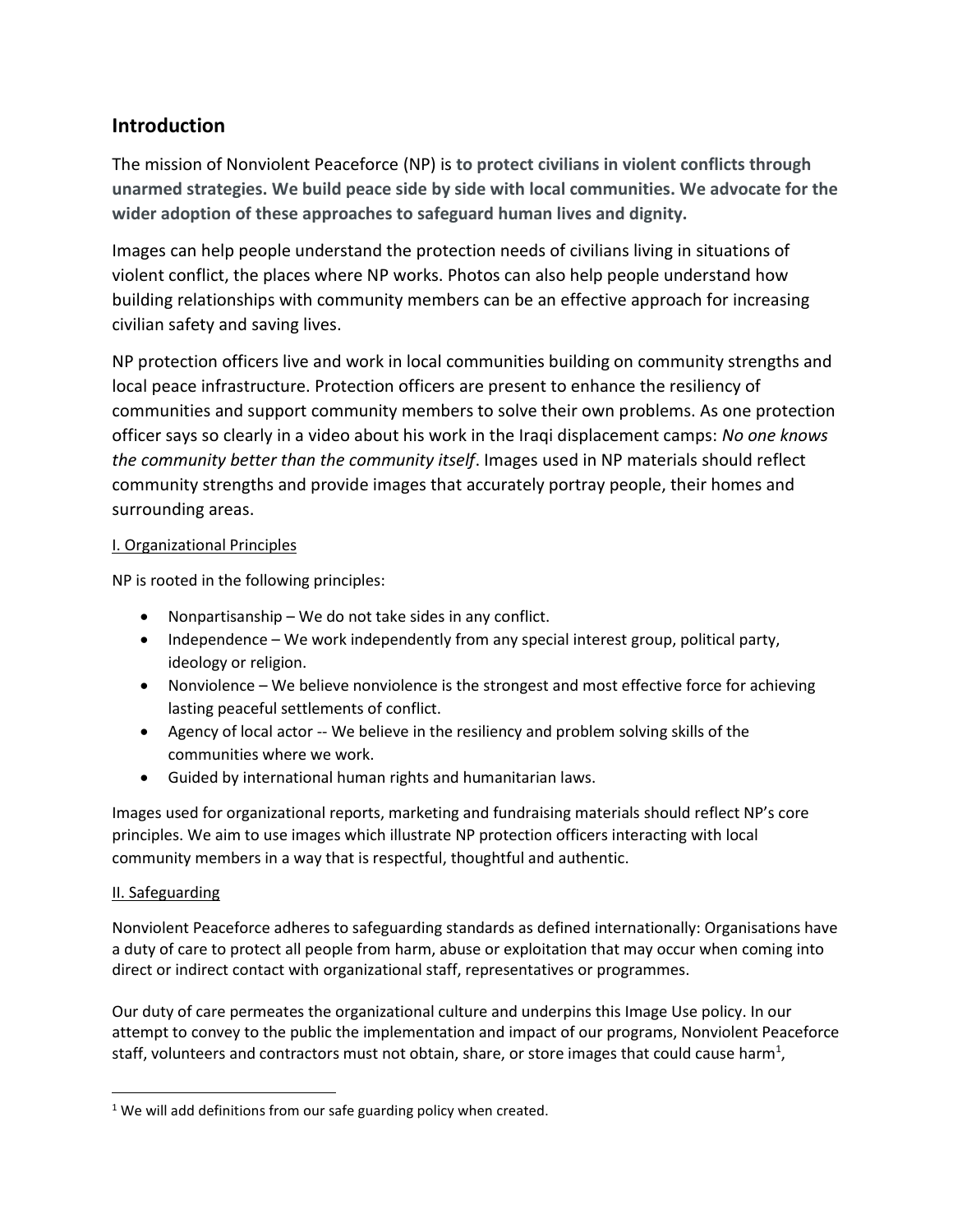bullying, abuse or exploitation. The purpose of this policy is to inform all those involved with Nonviolent Peaceforce that the protection of those we work to assist are not harmed in any way through the use of images.

#### III. Obtaining Images

Images and the context in which they are used should not promote misleading or false information about places and people or the work of NP. Everyone involved in taking photos must accurately document the conditions that they see. It is the intent of NP to represent people, the conflict, the peacekeeping efforts fairly and accurately. We must never use a photo to imply that people are suffering from things they are not or the conflict in the area is worse than it actually is. Authenticity is key to telling a good story.

**Who** – It is rare that Nonviolent Peaceforce has a professional photographer available to take photos for communications. Most of the time, photos are taken by protection officers, volunteers or visiting staff. In the event that we do have a photographer or journalist going to a community to take photos, NP staff should inform community members and leaders about the forthcoming trip before it takes place. The process should give community members time to decide if they wish to participate and be photographed.

*Protection officers* – Staff working in the field on a regular basis are often the best poised to take photos that capture the work of Nonviolent Peaceforce and community-based protection activities. Protection officers must consider the impact of taking photos on each protection activity. They should discuss with their team leader the possible effects of carrying a camera into a community site and how it could impact the protection activities. For example, if a protection officer intends to interview an IDP about their security concerns, they should consider if the presence of a camera would hinder the person from talking openly and honestly. Protection Officers should be in communication with their Team Leaders about possible risks that could come about when taking photos so they do not increase the risk of the people they are working with.

*Visitors* – All individuals "visiting" Nonviolent Peaceforce project sites on behalf of with the organization will indicate with their signature that they have read and understand the organization's image use and safeguarding policies. This includes donors who may be meeting with partner organization representatives on a donor trip. Prior to travel, all people will be provided basic information on cultural differences particularly as it relates to taking photos. This process would be coordinated through the U.S. Office or HQ and materials shared approved by country program leadership.

*Professional Photographers* – All professional photographers (pro bono or on contract) should follow NP's rules and regulations and have a full security briefing by the Head of Mission or Team Leader prior to arriving on site. At the determination of local NP leadership and taking into account the security of the context, the photographer *may* be asked to wear an NP t-shirt or vest during the assignment. The agreed work of the assignment must be set out in a Terms of Reference document, including the procuring of images.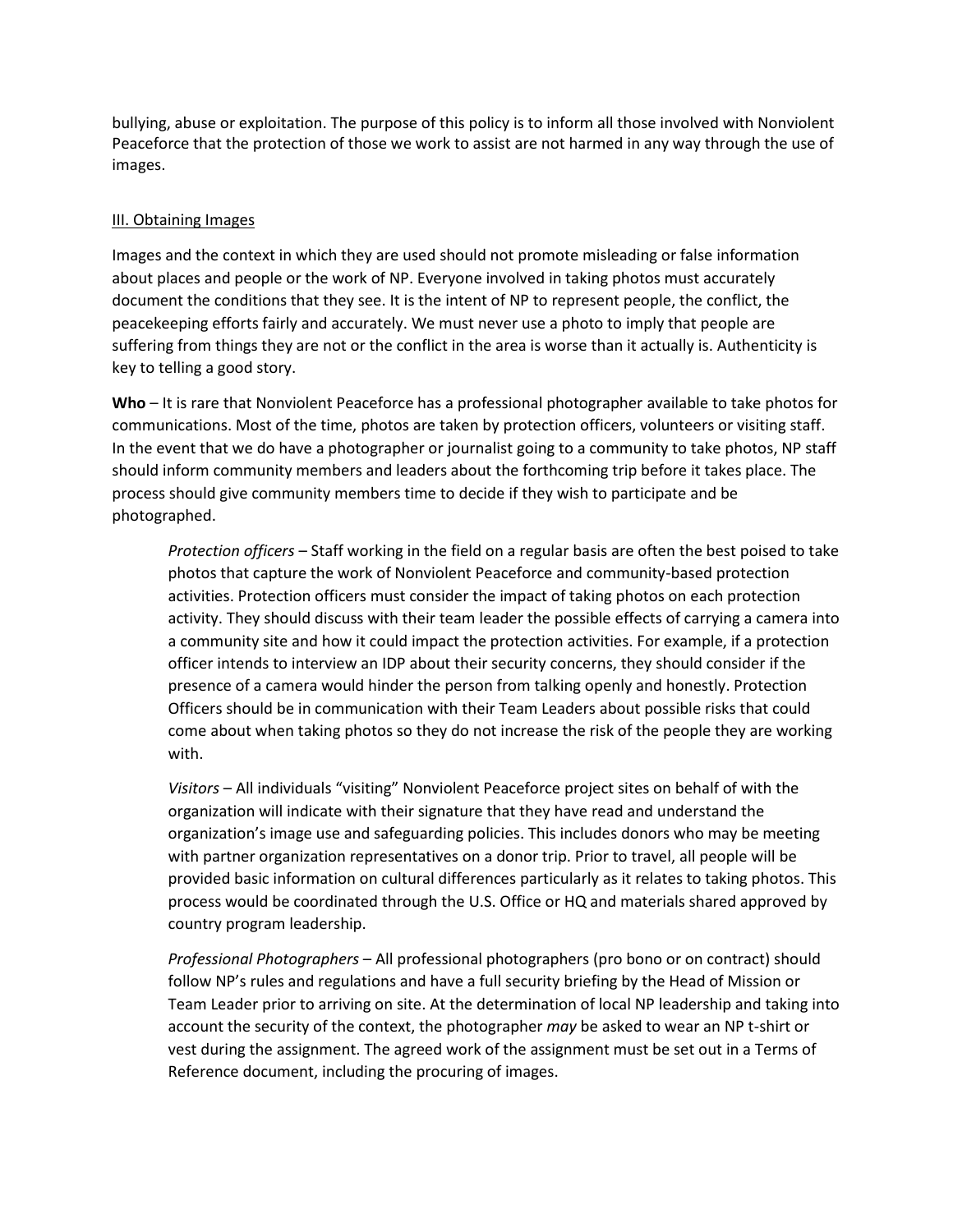**When** – NP needs to have photos that show emotion in people's faces and in their interactions with one another and NP staff, but it is important to be sensitive to each situation. We want to avoid intrusion into people's personal spaces. We ask that all people taking photos for NP avoid situations where putting a camera in front of someone could appear insensitive. For example, we will not show photos of people while bathing or enter into their homes and take photos without asking.

**Why** – The purpose of using images in Nonviolent Peaceforce communications is to illustrate the work that donors are supporting so they understand the impact of their donations. It is also important that our supporters understand the conditions and context in which NP lives and works. Our goal is to illustrate protection activities that enhance communities, show community strengths and needs. We do not want to use photos that portray people in a negative light or in need of being "saved" but rather images that uphold our mission to work "side by side with local communities" while accurately describing the situations in which our protection officers are needed and are active participants in peacekeeping efforts.

#### IV. Consent

Obtaining someone's consent to be photographed is not simple in the context where Nonviolent Peaceforce works. Depending on how consent is requested, the language used, the setting where the request is taking place, the individual's situation and who is asking can influence individual consent.

It is important that people are given information about why NP wants to take their photograph and where it could be available, ie. NP website, social media, and promotional materials. We cannot make promises about how each photo will be used, but the photographer should provide as much information as possible about the various uses the photo may have.

*Written* – Ideally, NP would have written consent for every picture taken in the field, but that is not always practical or safe. For example, many people from whom NP seeks consent are illiterate and written consent wouldn't indicate consent. Additionally, walking around a community or IDP camp with consent forms could pose a security risk for NP staff or the people being photographed. The goal is that the person(s) being photographed understand what they are consenting to.

*Verbal* – Verbal consent is considered sufficient, as long as it is informed and freely obtained. Staff should not make promises about how material will be used. The focus of the conversation should be to make sure the subject of the image fully understands and is making a decision on his/her own.

### V. Manipulation

Photos of places and people can be altered to meet size requirements or to artistically emphasize a feature of the photo that will grab people's attention. Photos should not be cropped or altered to make a situation seem more desperate, violent or sad. For example, photos of children may not be cropped to make it appear that the child has been abandoned by caregivers and photos will not be manipulated to change facial expressions or the stance of the body to fit the theme of a story or to garner more sympathy from viewers.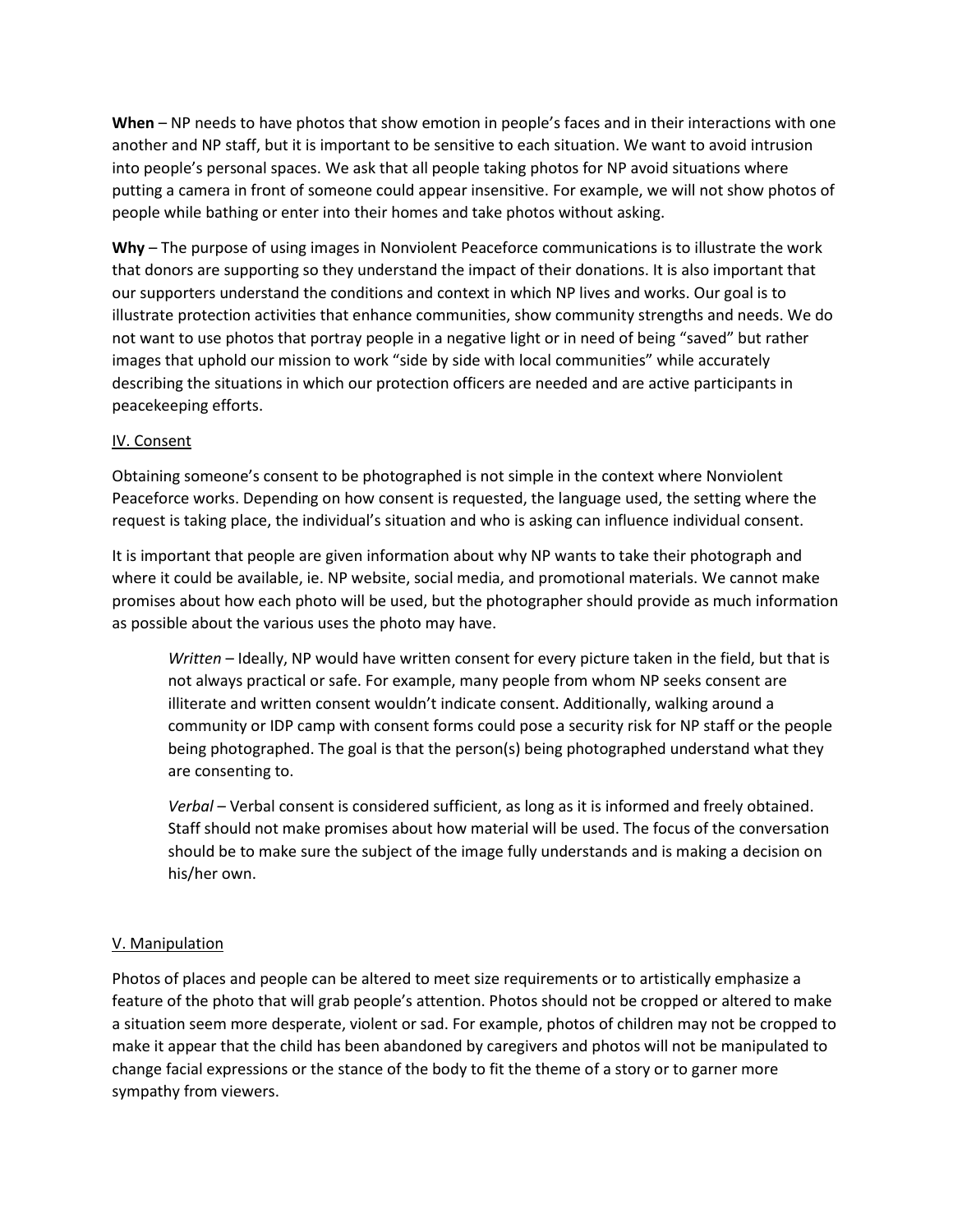#### VI. Child Protection

Children suffer in violent conflicts and NP works to alleviate their suffering as we do with adult members of a community. We aim to use photos of children that show how we're working to protect them from the unique struggles children face. A few examples include having access to an education, being protected from recruitment into an armed group, being reunited with their caregivers and being protected from sexual exploitation and abuse. NP does not exaggerate the situations of children nor use photos that undermine their dignity or make them more vulnerable. NP does not use photos that show full or partial nudity.

#### VII. Approval for use

Images along with location, date/time and activity during which it was taken should be documented by the person who took the image. For use in Nonviolent Peaceforce publications, social media site or promotional materials, each photo will be approved by the program manager and In Country designated communications staff. Depending on the country program, the Head of Mission may choose to weigh in on each photo. This will be determined at the country level and communicated with the Program Manager, U.S. and In-Country Communications staff.

After the program manager and communications staff have approved the use of an image, the incountry communications staff will share the image with the U.S. Communications Associate informing them of the location, date and context in which the photo was taken and confirming that consent was given verbally or in writing. If consent was obtained in writing, the written form should accompany the photo when sent electronically to U.S. Communications staff.

#### VIII. Sharing Images

Many photos are shared on social media platforms such as Instagram and Facebook. Once the photos have been approved for use at the country level, they can be shared with people outside and inside the organization. If there are restrictions on whether the location of the photo should be shared, it is the responsibility of the In-country Communications staff to communicate that with the U.S. Office Communications Associate.

**How** – Photos will be shared by the In-country communications staff to the U.S. Communications Associate for storage in Office 365. If the material is sensitive and there is concern about others having access to the photo, it should be sent via Signal or not shared at all.

**Descriptions** – Images will be described as accurately as possible, but for security purposes may be less detailed if the In-country communications person believes it necessary. The U.S. Office Communications Associate may change language to ensure that the average supporter or member of the public can understand the context of the photo. Pseudonyms will be used as needed to keep community members and Nonviolent Peaceforce staff safe.